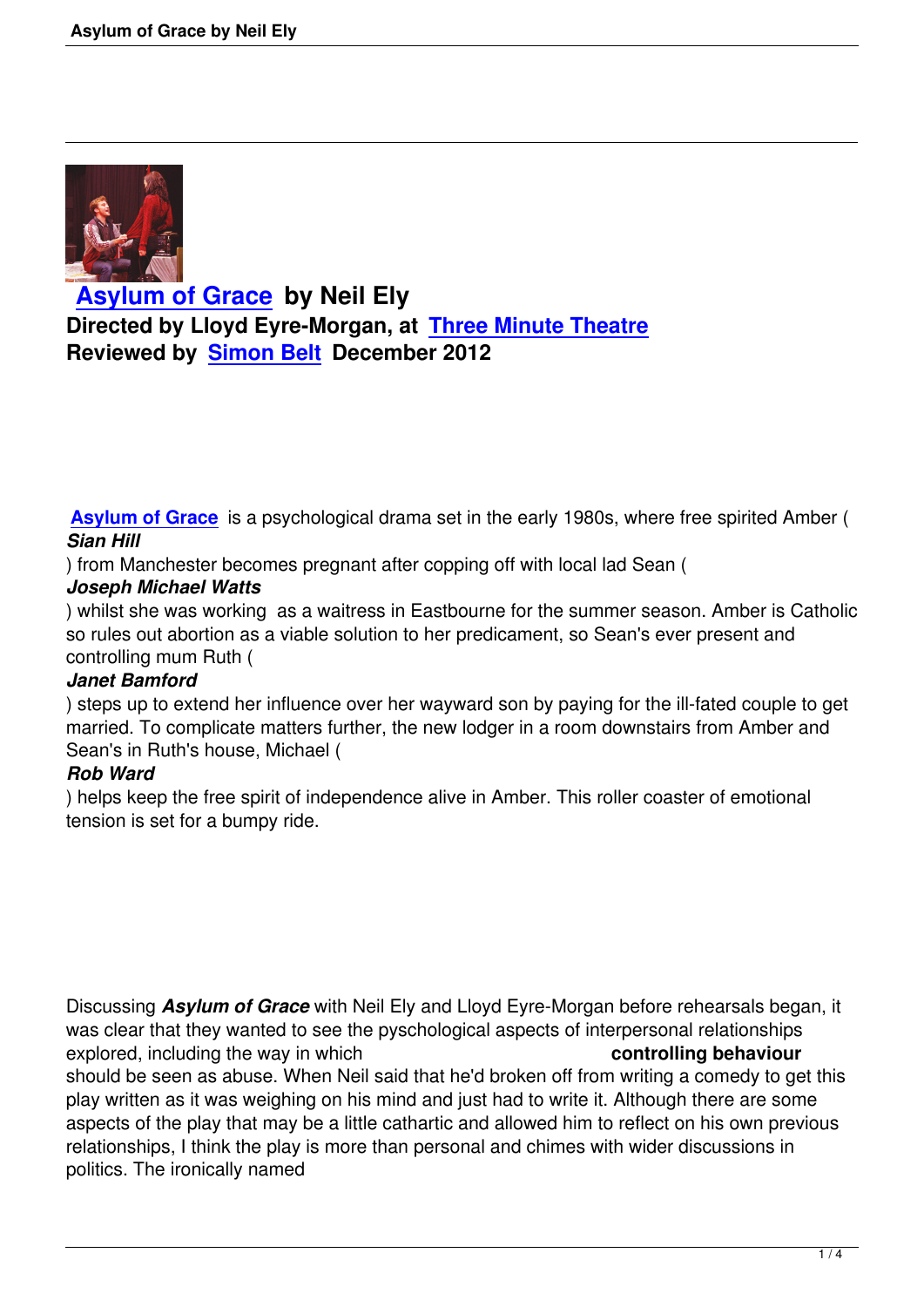# **Liberal**

.

side of the government coalition is bringing forth an extension to the interpretation of the term *abuse*

to include such things as *controlling behaviour*

The professional instigators of changes in the law, to reflect how they've been operating for a while, will see *Asylum of Grace* as highlighting what they've been saying about abuse for a while. Indeed, the Manchester based charity **Independent** <u>Choices</u> , were

happy to be associated with the play, receiving £1 from each ticket sold and spoke in the interval to applaud how it exposed the impact of controlling behaviour in dom[estic abuse ag](http://www.wdachoices.org.uk)ainst [women, o](http://www.wdachoices.org.uk)ften instigated when women are pregnant. The play is also going to perform on March 8th as part of international women's week.

*Asylum of Grace* presents a complex view of the inter-personal relations that don't easily lend themselves legalistic views of right and wrong by third parties. Yes, Sean fits the popular view of the female abusing man - working class fella who treats women as objects to be bedded before moving on to the next, and to tick some extra boxes he's a football fan who drinks beer. Neil though scripted Sean as quite a likeable character, a charmer, and when casting the actor with Lloyd, they selected *Joseph Michael Watts* who does a brilliant job of warming the audience to him in the equally charming

# **Three Minute Theatre**

, and ensuring that the waters are muddied a little.

*Asylum of Grace* is gratifyingly multi-layered, subtle and dynamic in the way characters develop and change. Amber for example, played by *Sian Hill* wilth delightful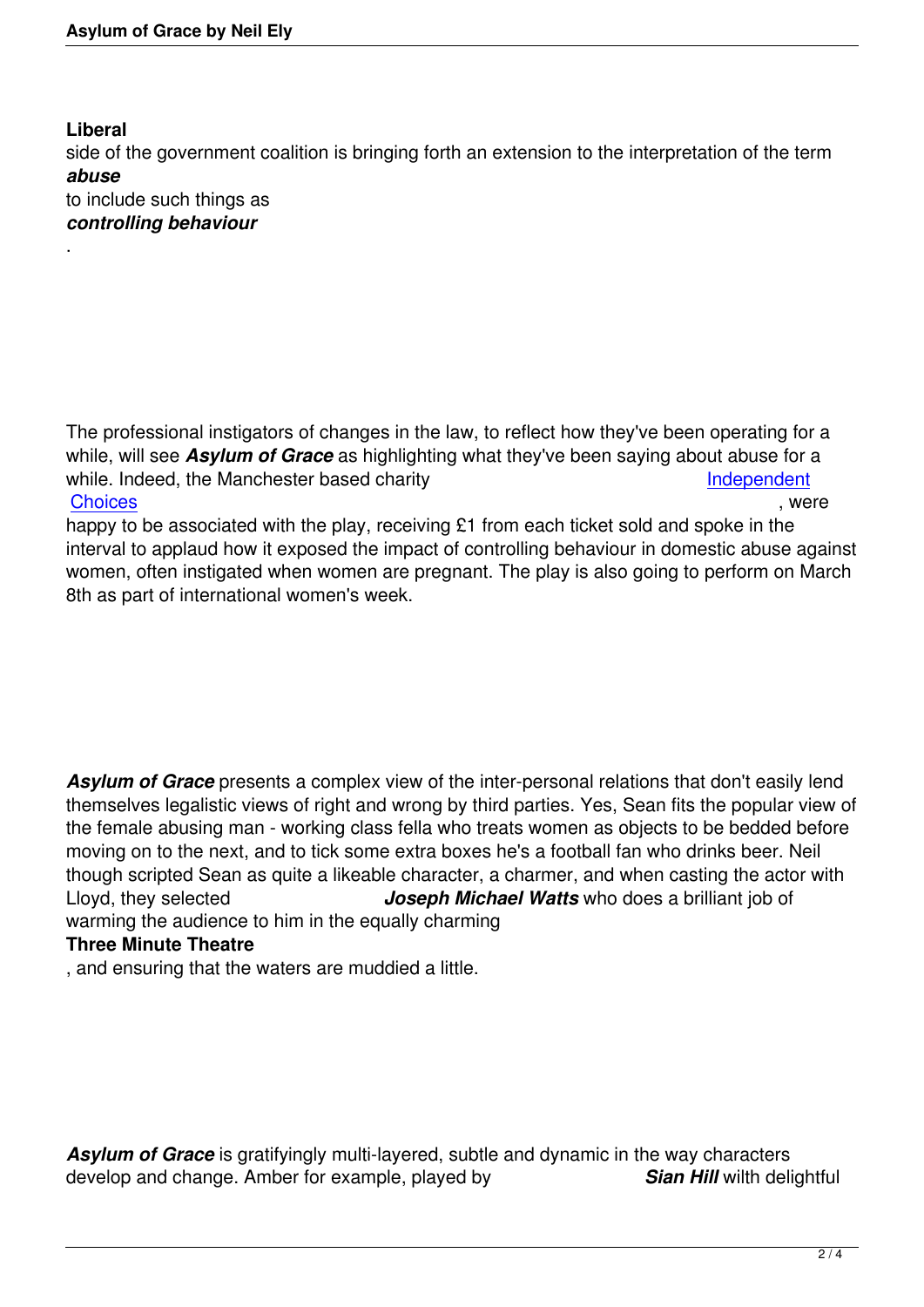sophistication, introduces herself as a feisty and sassy young woman independent enough to be working away from her home city of Manchester as a waitress in Eastbourne. She teasingly taunts, though with the most serious underpinning for the story as a whole, Sean as something of a mummy's boy for still living at home in his mum's house, though he retorts that it's his own place as he's a lodger with his own flat. Sean's dominant mum Ruth, played with scarey determination by

### *Janet Bamford*

is far from just being the landlady - she's in and out of the flat and the lives of those who spend anytime there with impunity.

The initially feisty and spirited Amber starts to have her wings clipped when she returns to tell Sean that she's pregant after their brief liaison, only to find him liaising with another young woman. Right on cue, Ruth appears to take control of the situation her son has got himself into, *helping*

him to decide on their next steps. Ruth, widdowed a few years earlier, faced with Amber's detrermination to have the baby because of her Catholic religious beliefs, pays for the wedding with the expectation of them contuning to live in her house so that she can ensure Sean and the baby are looked after by her. Amber reluctantly agrees and with her options narrowing, we're introduced to the young man Sean should be - the cosmopolitan and well travelled Michael, compellingly played by

### **Rob Ward**

. Michael keeps her spirit alive and restores her faith that things would be ok.